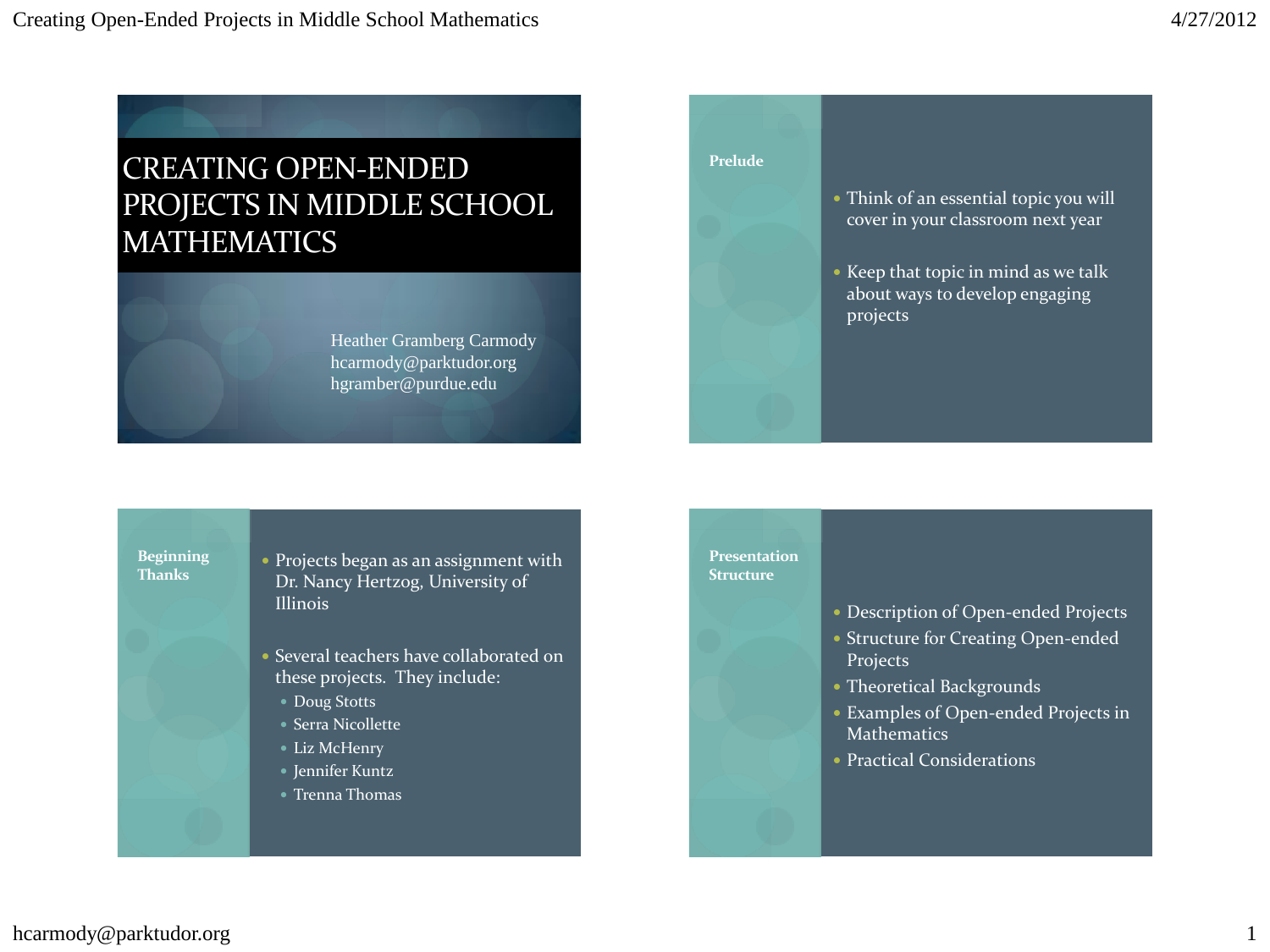

### What is the purpose of an Open-ended Project?

- Application of academic concepts to real life situations
- Movement beyond basic skills and to explore meaningful applications
- Encourage independence and autonomy
- Require students to reflect upon and refine their work

### What are Open-ended Projects?

- Ill-structured assignments that require creativity to finish
- A form of learning activities and authentic assessment
- A way to build differentiation into a general assignment

### Where have they been used?

- Seventh grade classrooms
- Large public schools with ≈30 students per class
- Small private school with ≈15 students per class
- Wide range of abilities
- Culturally and linguistically diverse settings
- Other settings (rural, urban and suburban) by other teachers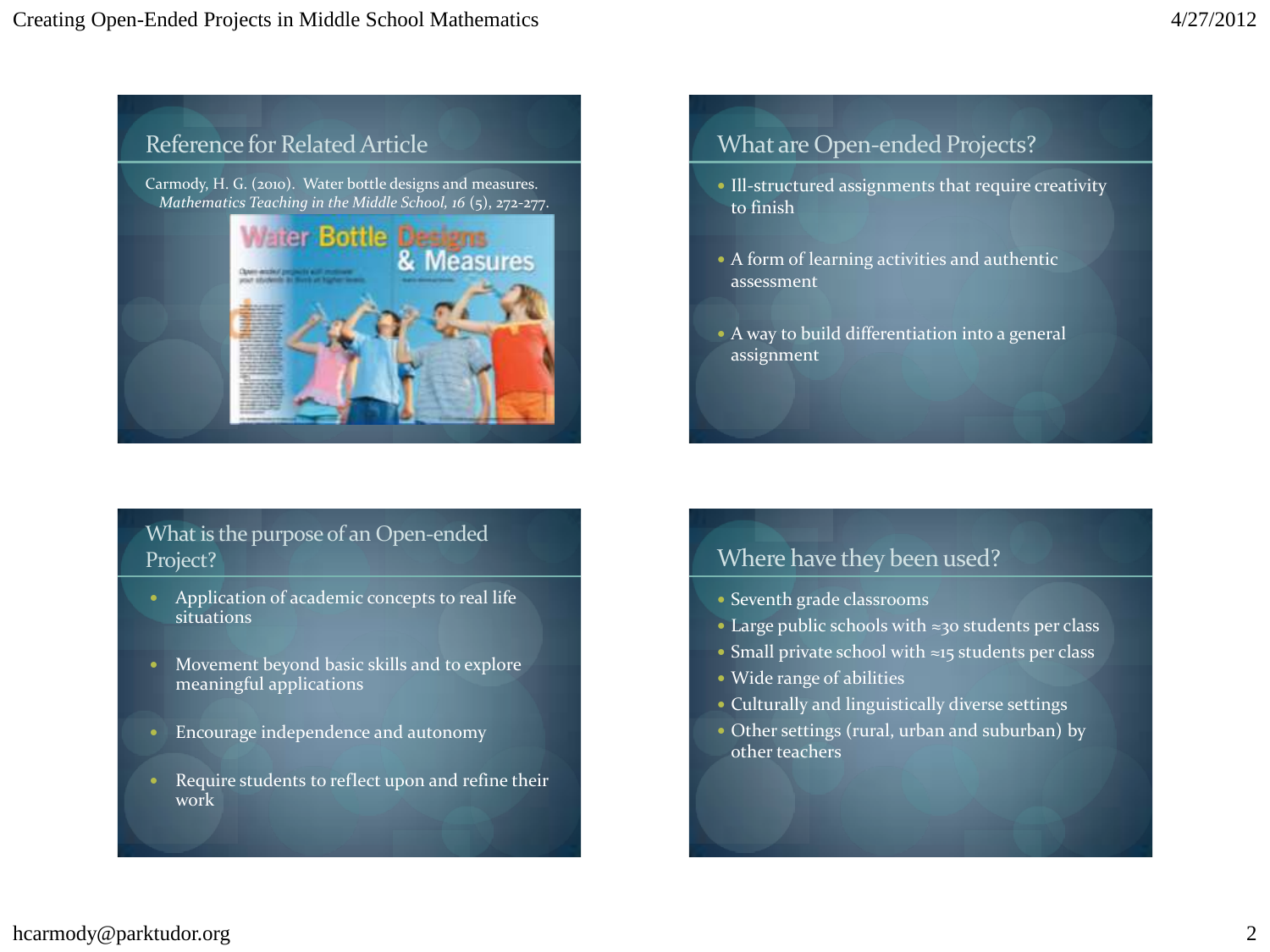### How do they fit with school curriculum?

- Designed to complement daily lessons
- Students work in class and at home
- Projects typically take 2 to 3 weeks to complete

### Content Components

- 1. Extensive mathematical computation
- 2. Algebraic notation
- 3. Written expression
- 4. Visual or graphic representation

(Carmody, 2010)

#### **Structure for Creating OMPs**

- Seven Design Components
	- Content Components
	- Supportive Instructional Components
- Questions to Develop New OMPs

### Supportive Instructional Components

- 5. Project proposal
- 6. Peer collaboration
- 7. Reflection and self-evaluation

(Carmody, 2010)

### hcarmody@parktudor.org 3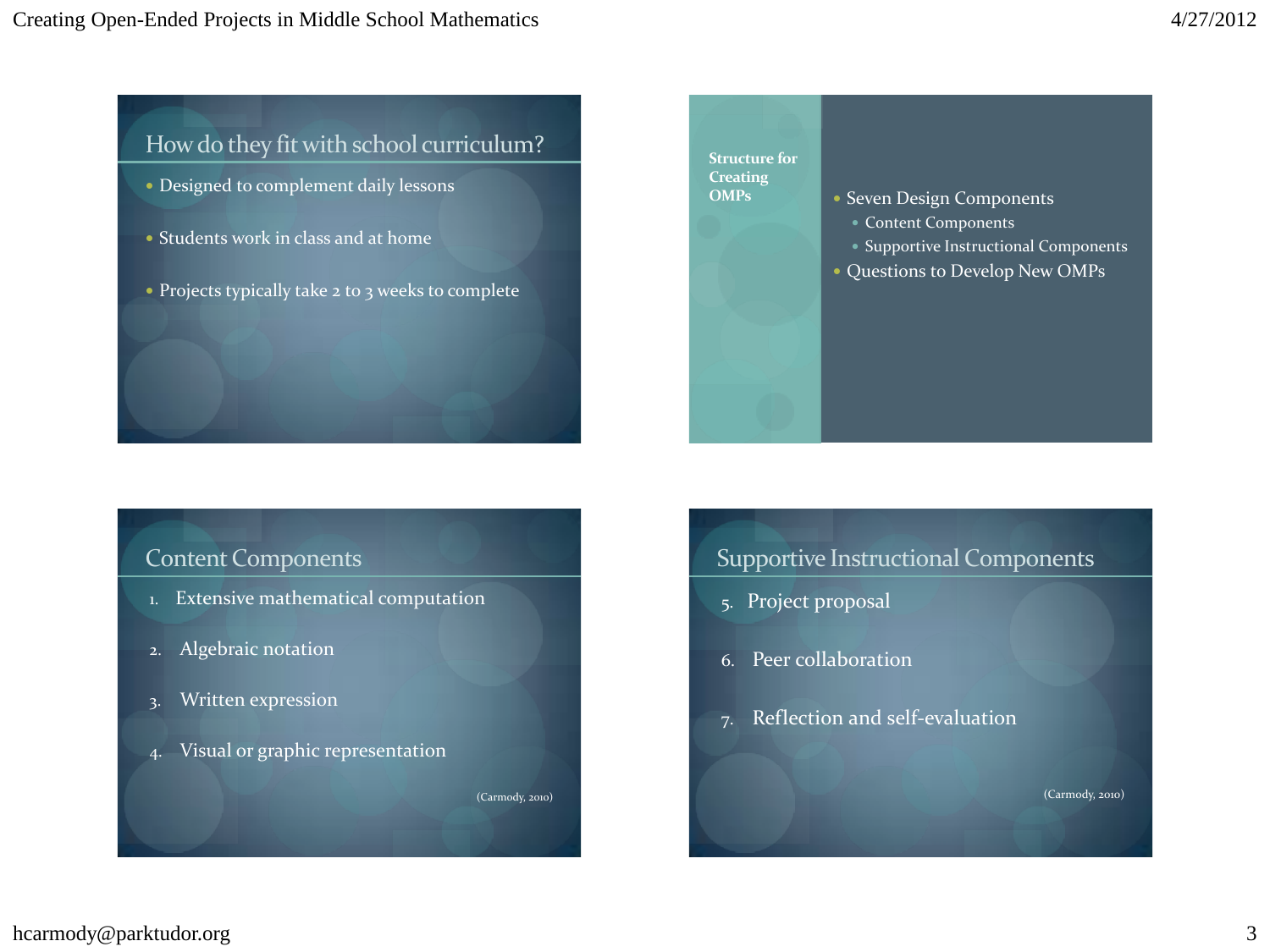## Questions to Create an OMP

- What topic is essential to the curriculum?
- What are some meaningful and real world applications of this topic?
- What applications are appropriate for students of this age and level of mastery?
- How can I include the different components?

### Questions to Create an OMP

- What choices can I offer in terms of content or product?
- What resources will students need for the project?
- What amount of time will students need to produce quality work? How can I structure a timeline that allows for creativity and rigor?
- Are there adequate opportunities for differentiation to accommodate various student needs?
- Does this project encourage a deeper understanding of mathematics than students would otherwise have?

#### **Justification from Educational Research**

- Recommendations for Students
- Recommendations for Classrooms
- Recommendations for Teachers
- Recommendations for Assessment

### Recommendations for Students (gifted and beyond)

- Depth of application (Hirsch and Weinhold, 1999)
- Opportunities to reflect upon and refine their work (Koshy, 2001)
- Opportunity to discuss their thinking with peers and adults (Hirsch and Weinhold, 1999)
- Differentiation in terms of content, process and product (VanTassel-Baska, & Stambaugh, 2006)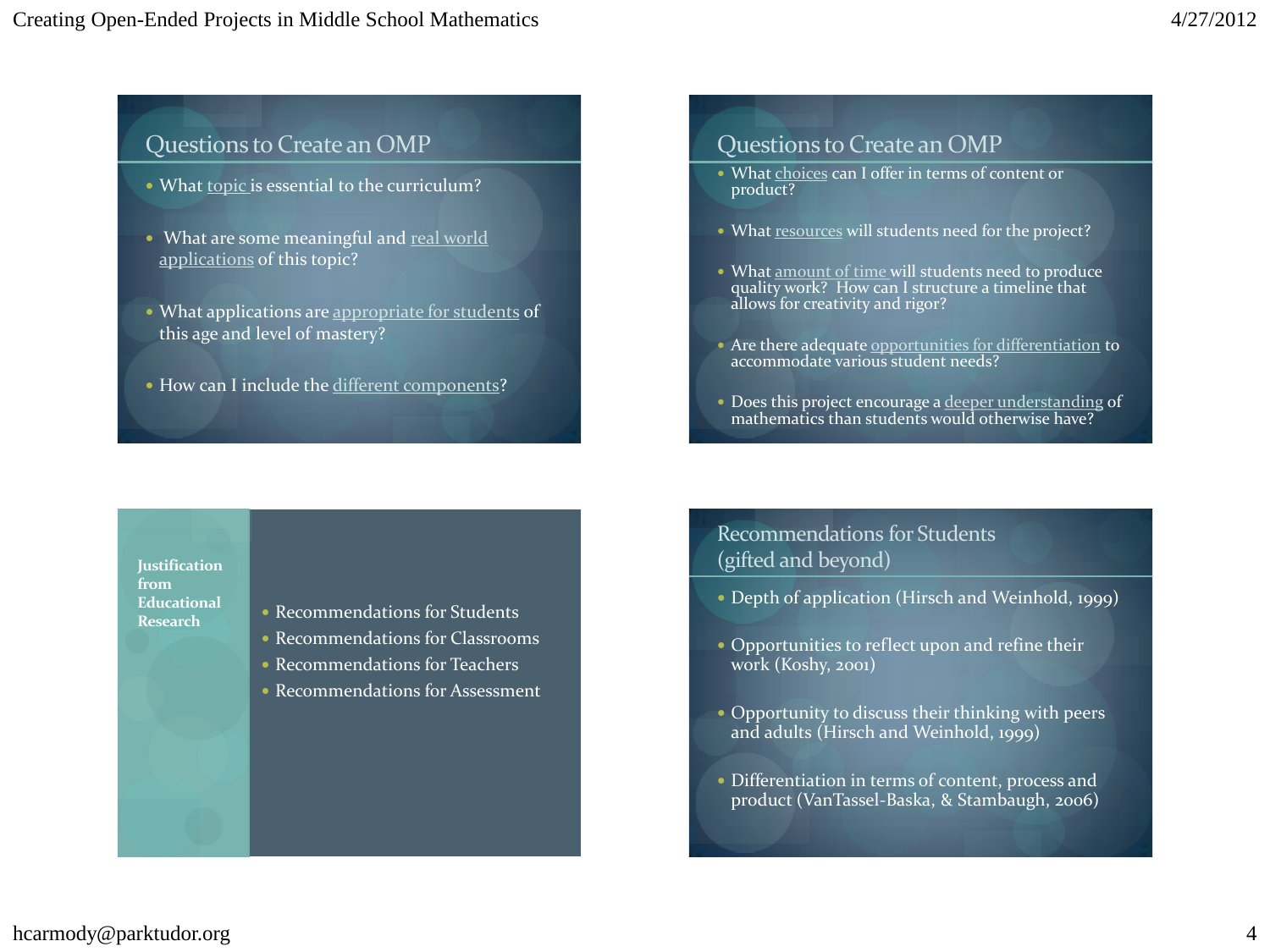### Recommendations for the Classroom

- "Challenge students with rich problems that encourage deep exploration" (Warshauer et al., 2010)
- **Provide opportunities to demonstrate giftedness** (Koshy, 2001)
- Move past "unimportant knowledge" (Renzulli, 1982)

### Recommendations for Teachers

- Provide time to let ideas develop and form (Hadamard, 1945)
- Provide the chance for "responsible risk taking" (Costa, 2001)
- Emphasize independence, and favor flexibility over structure or chaos (Wheatley, 1999)
- Provide students support to move beyond the familiar into areas of challenge and creativity (Mann, 2006)

### Recommendations for Assessment

- "assessment [should] be an integral part of teaching" (Zemelman, Daniels and Hyde, 1998, pg. 105)
- Assessment can have "a significant role in the learning process" (Taylor, 2009)

#### **Examples**

- Rate and Ratio Project Water Bottle Project
- Project "flops"
- A few warnings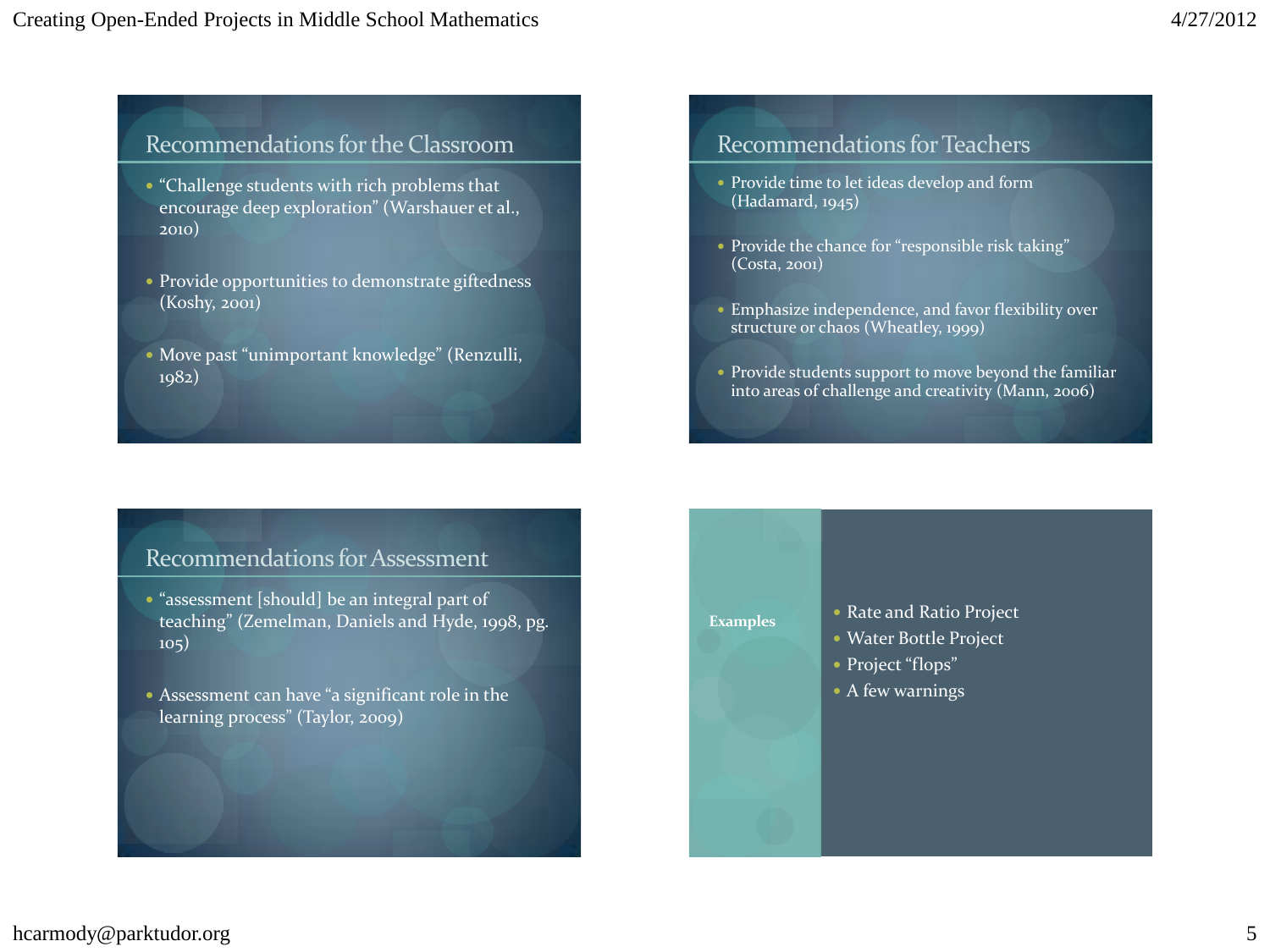| Rate and Ratio OMP                                                                             |                                                                                                                   |
|------------------------------------------------------------------------------------------------|-------------------------------------------------------------------------------------------------------------------|
| <b>Targeted Concepts</b>                                                                       | <b>Required Components</b>                                                                                        |
| $\bullet$ Rates<br>• Unit Rates<br>$\bullet$ Ratios<br>• Proportions<br>• Dimensional Analysis | Researched starting<br>fact<br>Seven equivalencies<br>with at least two<br>visualizations<br>Poster or PowerPoint |

# Rate and Ratio OMP Examples

- Amanda [Gasoline Consumption](Amanda short.pptx)
- Sean [Professional Athlete's Salary](baseball salary project.pptx)
- Caven [Chewing Gum](gum project.pptx)



| <b>Water Bottle OMP</b>                                                                                                            |                                                                                                                                                   |
|------------------------------------------------------------------------------------------------------------------------------------|---------------------------------------------------------------------------------------------------------------------------------------------------|
| Targeted Concepts                                                                                                                  | <b>Required Components</b>                                                                                                                        |
| • Volume<br>• Surface Area<br>• Solving for Unknown<br>Quantities<br>• Relationship between<br>$2-D$ patterns and $3-D$<br>objects | Table with three<br>proposals<br>Flat pattern or<br>prototype of favorite<br>design<br>Writing to persuade<br>others that their design<br>is best |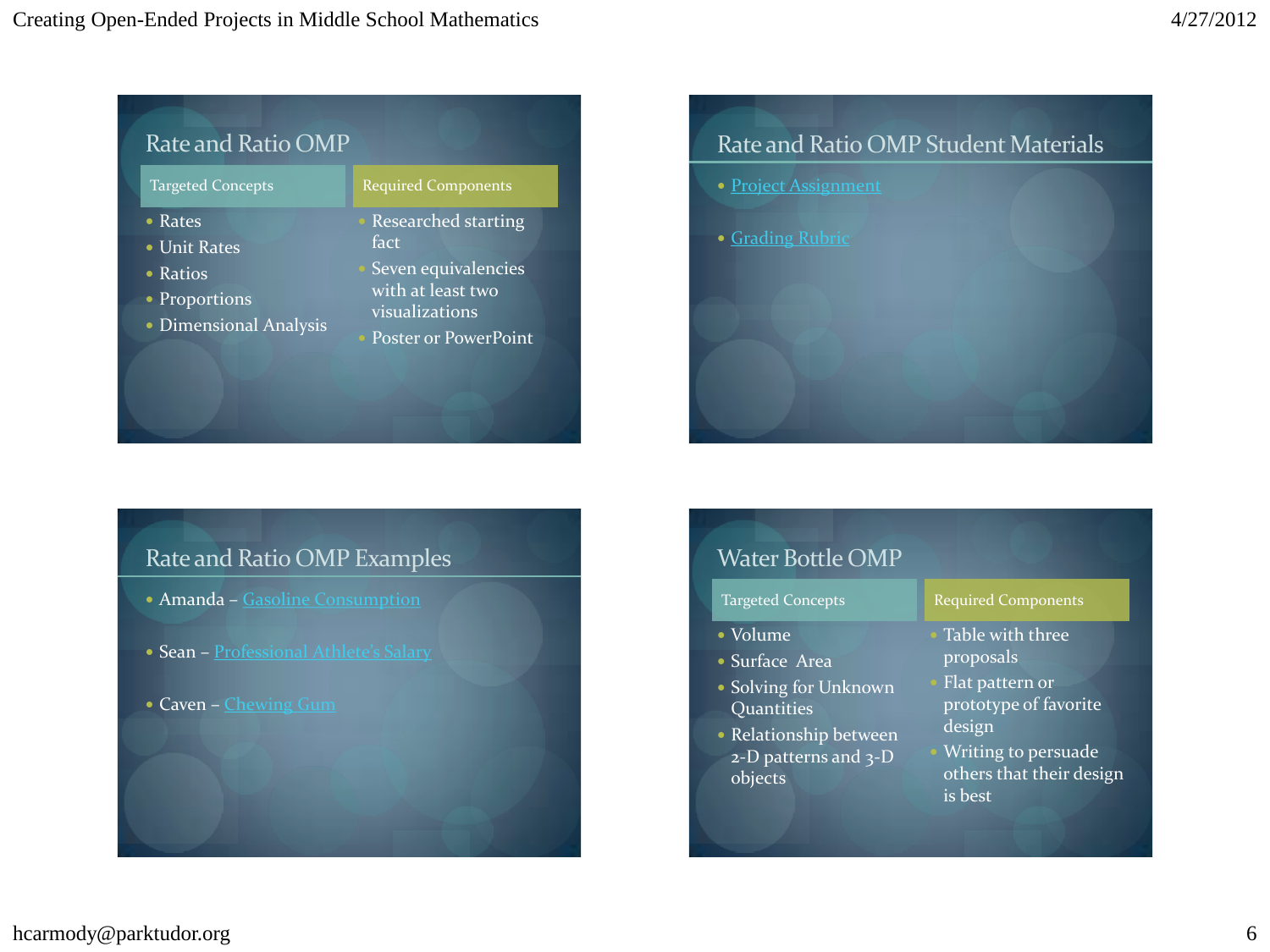# Water Bottle OMP Student Material

- [Assignment Sheet](Water Bottle Project.docx)
- [Grid for 3 proposals](water bottle grid.docx)
- [Grading Rubric](Water Bottle Rubric.docx)

### OMPs that Did Not Work

- Story Project
- Menu Project took a few years to refine



### Small Warnings

- Start small a goal of  $4$  Open-ended Projects per year is very reasonable
- Construct your grading rubric ahead of time
- After completing the project, ask for student opinions. My projects are always evolving.

### hcarmody@parktudor.org 7